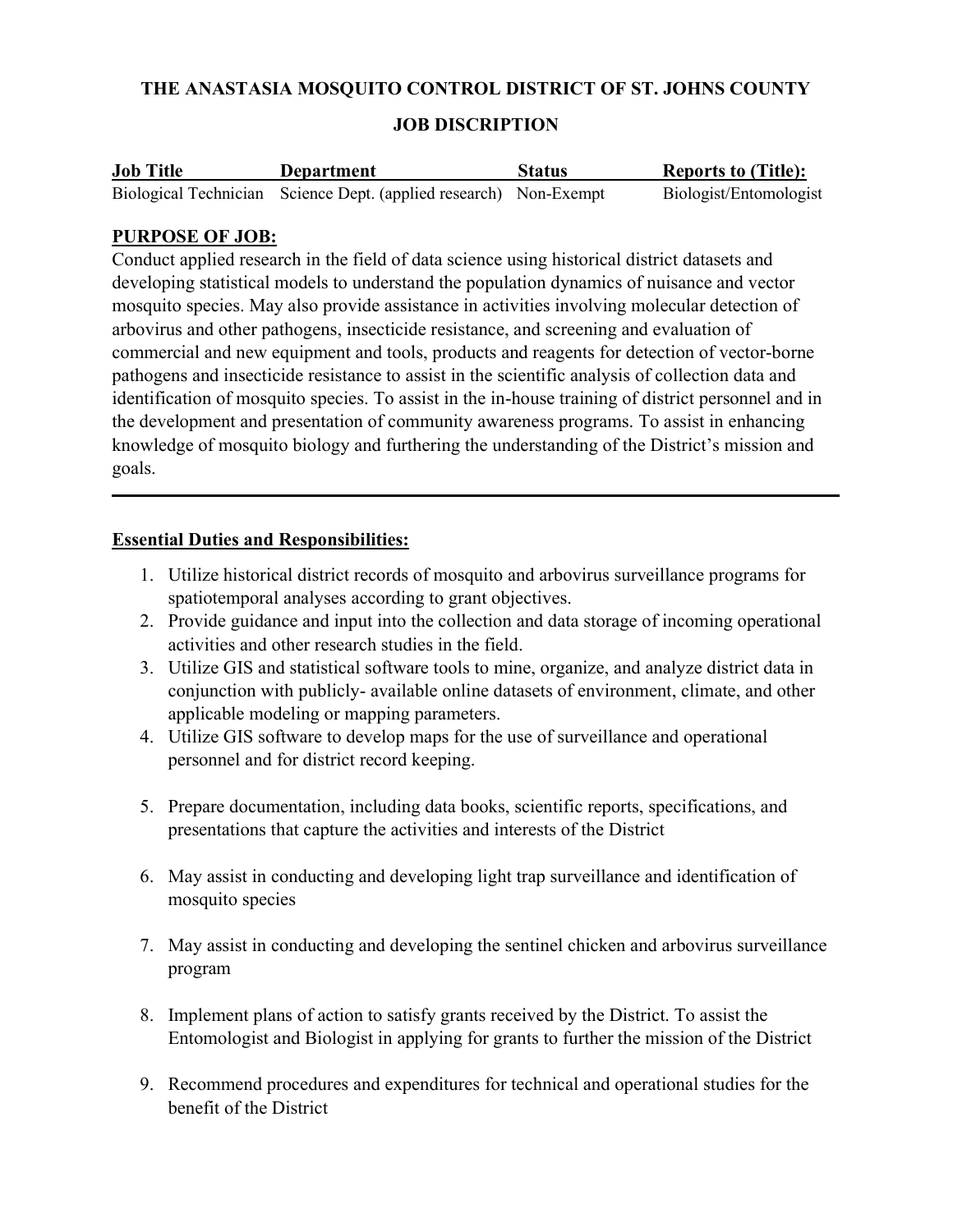- 10. Maintain and promote professional ties with local intergovernmental entities and to promote interjurisdictional and regional mosquito control harmony and cooperation
- 11. Prepare reports and data summaries in a timely manner as requested by the Entomologist and/or Biologist
- 12. Assist the Entomologist and/or Biologist in maintaining and cleaning scientific equipment, materials, and supplies
- 13. Maintain membership (at District expense) and promote active participation in FMCA
- 14. Other projects and duties as assigned

## QUALIFICATIONS:

- 1. A M.S. degree in entomology, zoology, biology, or related basic science from an accredited four-year college or university or 5 years of directly related experience is required.
- 2. Proficiency in Microsoft Office components to include MS Word, Excel, and PowerPoint software and working knowledge of email and internet communication.
- 3. Proficiency in basic statistical analysis is required and familiarity with statistical software (ex. SAS, SPSS, R)
- 4. Proficiency in GIS software (ArcMap and/or ArcGIS Online), specifically map making and basic spatiotemporal analysis functions.
- 5. Must possess proficient skills in written grammatical composition. Must possess good organizational, interpersonal and communication skills. Public speaking skills are desirable.
- 6. Must possess a valid Florida Driver's License with an acceptable driving record.
- 7. Must maintain applicable licenses, including certification in the application of "restricted use" pesticides, as per Chapter 388, Florida Statutes, and Chapter 5E-13, Florida Administrative Code, FL Department of Agriculture and Consumer Services. If not in possession when hired, certification is required within six months of employment.
- 8. Must have the ability to travel.

#### WORK ENVIRONMENT/PHYSICAL REQUIREMENTS:

The physical demands and work environment characteristics described here are representative of those that must be met by an employee to successfully perform the essential functions of this job. Reasonable accommodations may be made to enable individuals with disabilities to perform essential functions.